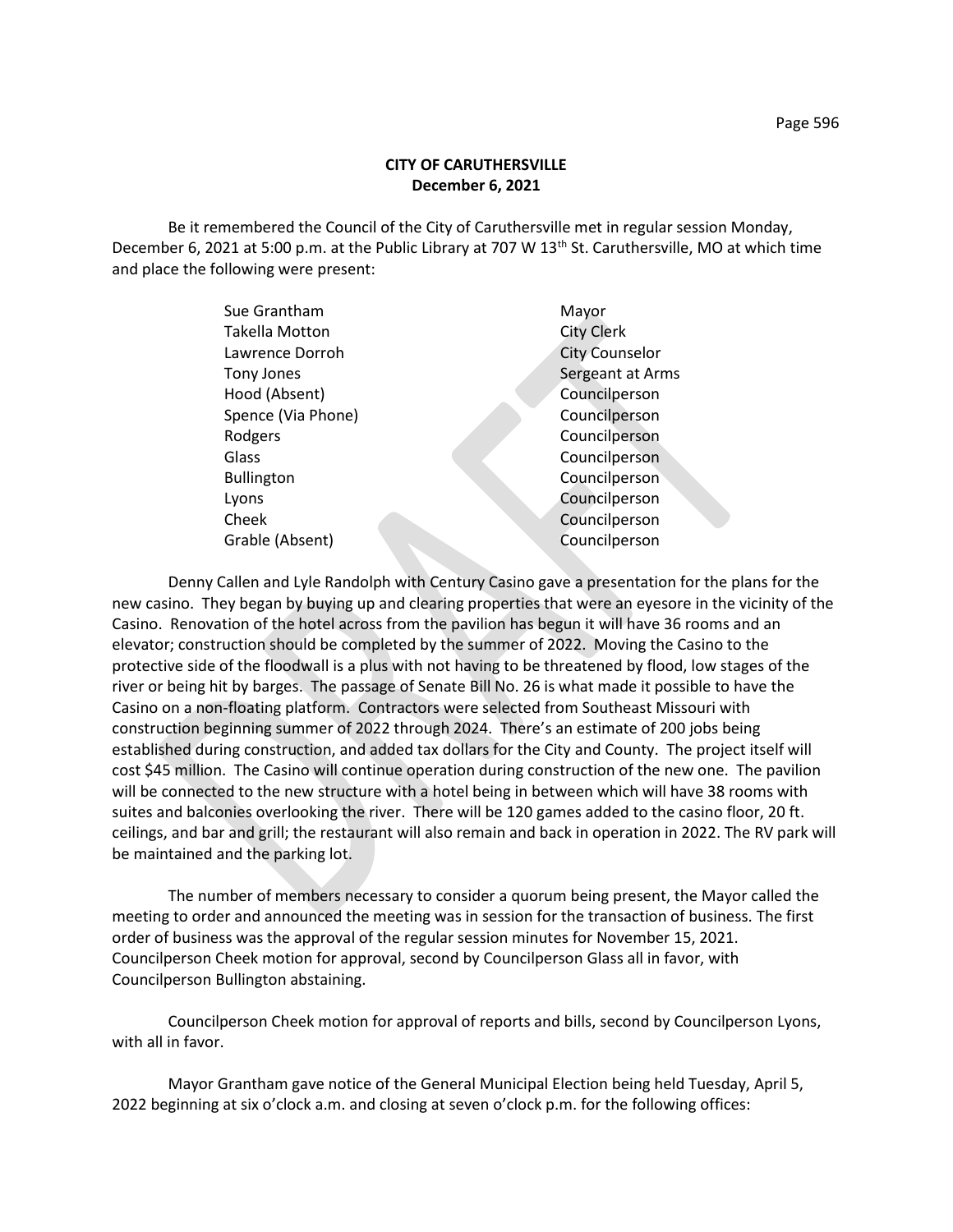## Page 597

Mayor and City Marshall four year terms, City Marshall, City Collector, City Treasurer, Councilpersons Ward I, II, III, and IV all two year terms. Any person desiring to file candidacy can do so in the City Clerk's office beginning December 7, 2021 at 8:00 a.m. through December 28, 2021, to 4:00 p.m.

There will be a Public Hearing December 9, 2021 at 12:00 p.m. in the Council room of City Hall informing the public of CDBG funding for broadband.

There was a Planning & Zoning Board of Commission meeting December 1, 2021 and they recommended the adoption of an ordinance for a new zone designated as B-4 licensed gaming district to compensate for the Casino being land based. The Board also recommended updating the City's building codes to 2018 building codes and a new fire code. Counselor Dorroh stated that a Public Hearing would have to take place before passage of an ordinance. The building code books would also have to be acquired and be on file in the Clerk's office 90 days prior to adoption. Barry Gilmore stated that building code would be the 2018 and 2017 fire code.

Mayor Grantham entertained a motion to have the first meeting in January for Tuesday, January 4, 2021 in order to get the needed paperwork underway. Councilperson Rodgers made motion, second by Councilperson Glass which resulted in the following vote:

| Rodgers    | Yes | Glass | Yes |
|------------|-----|-------|-----|
| Bullington | Yes | LVONS | Yes |
| Cheek      | Yes |       |     |

Counselor Dorroh stated that a motion was in order to acquire the building and fire code books. Councilperson Bullington motion for approval, second by Councilperson Rodgers which resulted in the following vote:

| Rodgers    | Yes | Glass | Yes |
|------------|-----|-------|-----|
| Bullington | Yes | Lyons | Yes |
| Cheek      | Yes |       |     |

Fire report; Fire calls from December 4, 2021 through December 6, 2021 are as follows: 12/4/21; Pile of leaves set on fire on 15<sup>th</sup> & Zaida, 12/6/21; Fire alarm sounding on Laurant. The 1956 Ford Big Job-800 and 1971 Mack CF-600 fire engines have been listed for sale on the website [www.fentonfire.com.](about:blank)

Public Works; Paul Shaw reported the following items the crews have been working on as follows: Repaired water line that went to the old Chaparral, Repaired water leak at Dollar Tree, Repaired copper setter at 11<sup>th</sup> & Jefferson, Exposed leak at the old Wal Mart in which 500,000 to 750,000 gallons of water was lost, Repaired copper setting on South Ward, Fixed Xmas lights on poles, Maintenance on Vac truck, Fixed leak on the auger at Waste Water plant, Filled potholes, Replaced copper setter on Grand, Maintenance of sewer pumps, Moved desks from Port Authority to the Brown Shoe building, and Replaced 40 water meters. Work continues on the old Water plant and 20<sup>th</sup> & Lincoln lift stations. The water meter replacement program for the residential is completed. The entire meter registers in stock should be finished shortly after the first of the year. The larger meters remain to be changed out.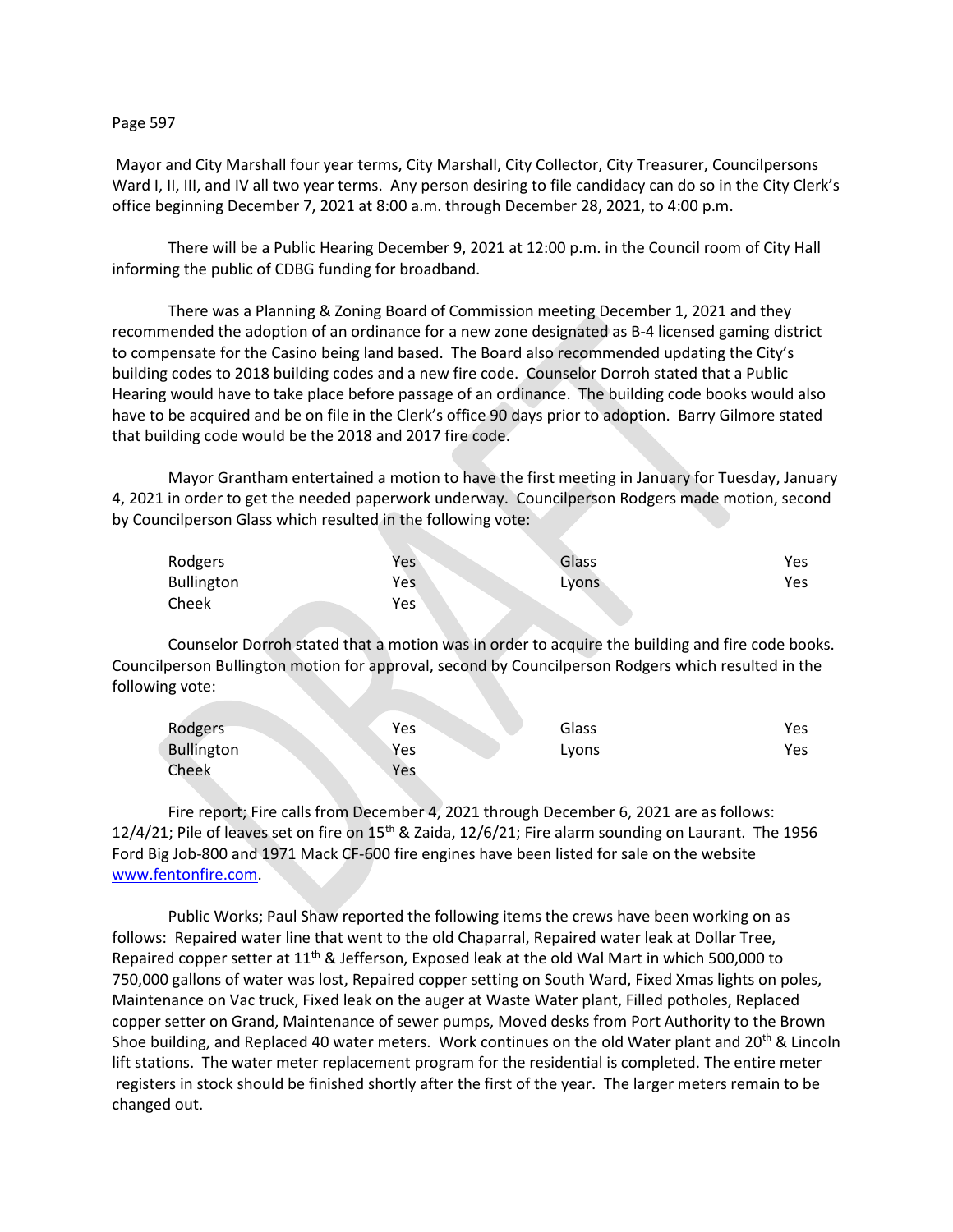Code Enforcement; Barry Gilmore reported that there will be a Board of Adjustment meeting next week. The street sweeper is running every day, and three more structures will be coming down within the next week .

Library report; Teresa Tidwell reported that Christmas story was two weeks away, Parker Faulkner will be providing gingerbread men for the children to decorate to take home. There will be school groups and the Ridgley Nursing Home coming to watch movies starting next week. There have been three applicants for the Library's Director's position and three others that have applied.

Collector report; Paige Gillock reported collections from November 1, 2021 through November 30, 2021 are as follows: Real Estate \$84,422.34, Personal Property \$33,491.57, Drainage Districts \$873.00, Miscellaneous \$2,143.00, Total Taxes \$120,163.01 Interest and Fees \$995.48, Total Collections \$121,158.49. Tax Collections from December 1, 2021 through December 6, 2021 are as follows: Real Estate \$41,734.73, Personal Property \$28,254.40, Miscellaneous \$1,425.00 Total Taxes \$71,260.16, Interest and Fees \$153.97, Total Collections \$71,414.13. Ms. Gillock wanted clarification on the business license for contractors. Counselor Dorroh will look at the ordinance of 1973 to see exactly what it says, and in the meantime Ms. Gillock should go by past practices.

Economic Development; Mayor Grantham announced that some of Cedric the Entertainer's people would be in the city on December 16, 2021, and will be meeting with Shad Burner, County, and Council, and a zoom with Cedric at the Library. They will be talking about incentives for the business venture with the upstart being the first of the year.

Jane Ellen Lazenby reported that the Tree Board had been offered some trees, but didn't know how many or what kind at this time.

New Business; The contract between the school and the City for the School Resource Officer has an update from a salary of \$34,750.00 to \$40,000.00 starting in January. Councilperson Cheek motion for approval, second by Councilperson Rodgers which resulted in the following vote:

| Spence | Yes     | Rodgers           | Yes     |
|--------|---------|-------------------|---------|
| Glass  | Yes     | <b>Bullington</b> | Abstain |
| Lyons  | Abstain | Cheek             | Yes     |

Mayor Grantham entertained a motion to go into closed session for personnel. Councilperson Lyons made motion, second by Councilperson Cheek which resulted in the following vote:

| Rodgers           | Yes | Glass | Yes. |
|-------------------|-----|-------|------|
| <b>Bullington</b> | Yes | Lyons | Yes. |
| Cheek             | Yes |       |      |

Upon returning from closed session, Chief Tony Jones made mention that locals and donors from out of state will be making a donation towards the Shop With A Cop. Also, Rodney Jones with the NAACP will be donating uniforms and sweaters to the School.